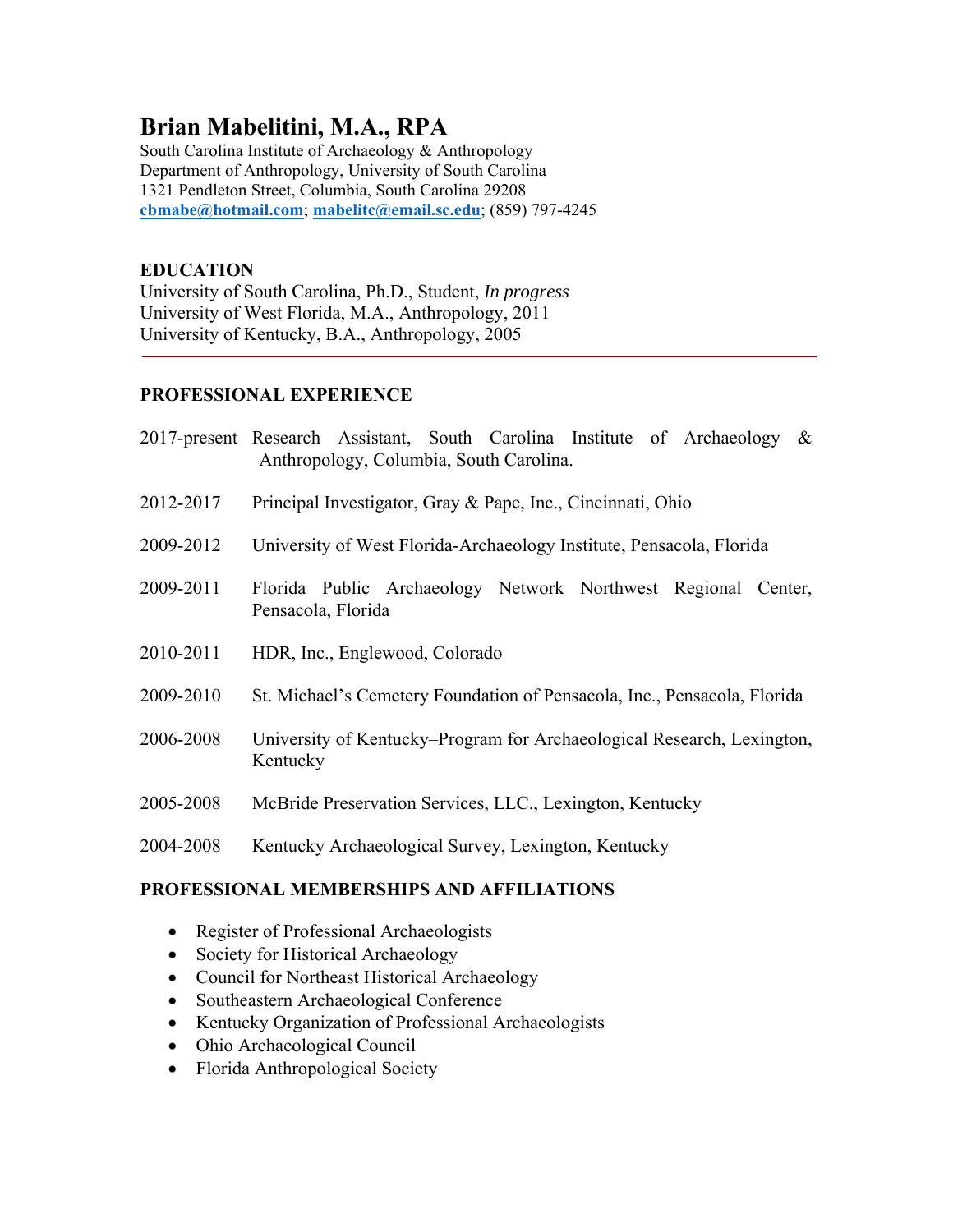#### **PROFESSIONAL APPOINTMENTS**

- Board of Directors, Kentucky Organization of Professional Archaeologists (KyOPA), 2016-2018.
- Board of Directors, Pensacola Archaeological Society (PAS), 2010

### **AWARDS**

- 2017 Kentucky Historical Society, Brig. Gen. William R. Buster Award for Military History for work at the Perryville Battlefield in Boyle County, Kentucky.
- 2016 Boone County Historic Preservation Review Board, Project Award for work at the Craig-Ewalt log house site and Craig cemetery in East Bend, Boone County, Kentucky.

# **TRAINING**

- Section 106 Training by the Office of Environmental Services, ODOT 2011
- OSHA Excavation Safety Training Course for Competent Person Certification, Hazmat School 2011
- OSHA Confined Spaces Safety, Hazmat School 2010
- The Section 106 Essentials, ACHP 2007

### **PEER-REVIEWED PUBLICATIONS**

- 2017 Archaeological Excavations at the Rev. John Rankin House National Historic Landmark and State Memorial (33BR0172) in Ripley, Brown County, Ohio. Current Research in the Midwest. *Society for Historical Archaeology Newsletter* 50(2):28-29.
- 2014 Confederate River Defenses during the American Civil War: A Case Study from the Hammock Landing Battery, Florida. In *From These Honored Dead: Historical Archaeology of the American Civil War*, edited by Clarence R. Geier, Douglas D. Scott, and Lawrence E. Babits. University Press of Florida, Gainesville.
- 2013The Confederate Fortification of the Apalachicola River, Florida. *Pensacola and Northwest Florida History Illustrated* 3(2):19-25. Pensacola Historical Society, Pensacola, Florida.
- 2011 Neal's Bluff Battery and the Confederate Defenses on the Apalachicola River, Florida. In *ACUA Underwater Archaeology Proceedings 2010*, edited by Christopher E. Horrell and Melanie Damour. The Advisory Council on Underwater Archaeology, Society for Historical Archaeology, Germantown, Maryland.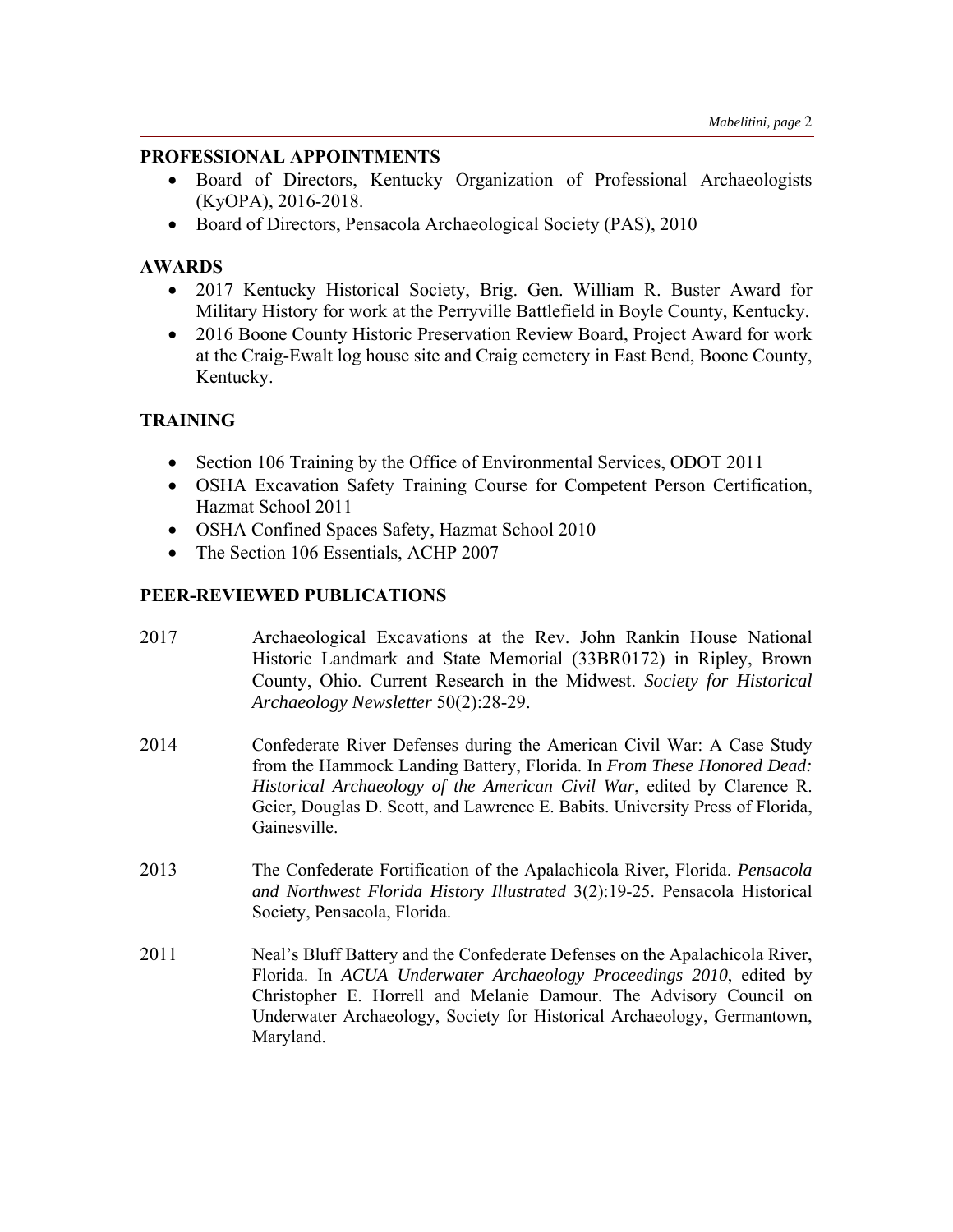#### **SELECTED PROJECTS AND REPORTS**

#### **Selected Technical Reports:**

- 2017 *Results of the 2017 University of South Carolina Archaeological Field School at Gouedy's Trading Post and Fort Ninety Six (38GN1), Ninety Six National Historic Site, Greenville County, South Carolina*. South Carolina Institute of Archaeology & Anthropology, Columbia.
- 2017 *"A Very Large Supply of Medical Stores, Tents, Guns, and Ammunition": Archaeological Investigations of the Frazer Farmstead (15Hr42) in Cynthiana, Harrison County, Kentucky*. Kentucky Archaeological Survey, Lexington, Kentucky. Prepared by Brian Mabelitini with contributions by Janie-Rice Brother, Bruce L. Manzano, Jack Rossen, and Eric J. Schlarb.
- 2017 *"We Commenced Replying to a Battery of the Enemy:" Archaeological Investigations of Smith's-Turner's Mississippi Battery at the Battle of Perryville, Boyle County, Kentucky*. On file, William S. Webb Museum of Anthropology, Office of State Archaeology, Lexington, Kentucky.
- 2017 *Phase I Cultural Resources Investigation of Nine Parcels within the Pocahontas Island Historic District, City of Petersburg, Virginia*. Gray & Pape, Inc., Cincinnati, Ohio.
- 2017 *Phase I Archaeological Investigations of Staging Area 15 and Temporary Access Road 11 for Columbia Gas Transmission, LLC's, Proposed B-System Project (Including the Line B-105 Abandonment Project, Line B-111 Replacement Project, Line K-270 Project, Line B-121 Replacement Project, and Line B-130 Replacement Project), Berne, Greenfield, Hocking, Liberty, Pleasant, and Violet Townships, Fairfield County; and Hamilton and Madison Townships, Franklin County, Ohio*. Gray & Pape, Inc., Cincinnati, Ohio.
- 2017 *Phase I Archaeological Investigations of Additional Staging Areas, Access Roads, and Reroutes for Columbia Gas Transmission, LLC's, Proposed B-System Project (Including the Line B-105 Abandonment Project, Line B-111 Replacement Project, Line K-270 Project, Line B-121 Replacement Project, and Line B-130 Replacement Project), Berne, Greenfield, Hocking, Liberty, Pleasant, and Violet Townships, Fairfield County; and Hamilton and Madison Townships, Franklin County, Ohio*. Gray & Pape, Inc., Cincinnati, Ohio. Prepared by Brian Mabelitini and Ryan Van Dyke.
- 2017 *Phase I Heritage Resources Investigations for Columbia Gas Transmission's Proposed R501 South Replacement Project, Vinton, Jackson, Gallia, and Lawrence Counties, Ohio. Gray & Pape, Inc., Cincinnati, Ohio*. Prepared by John W. Picklesimer, Brian Mabelitini, Ryan Van Dyke, Morgan Wampler, and Marcia Vehling.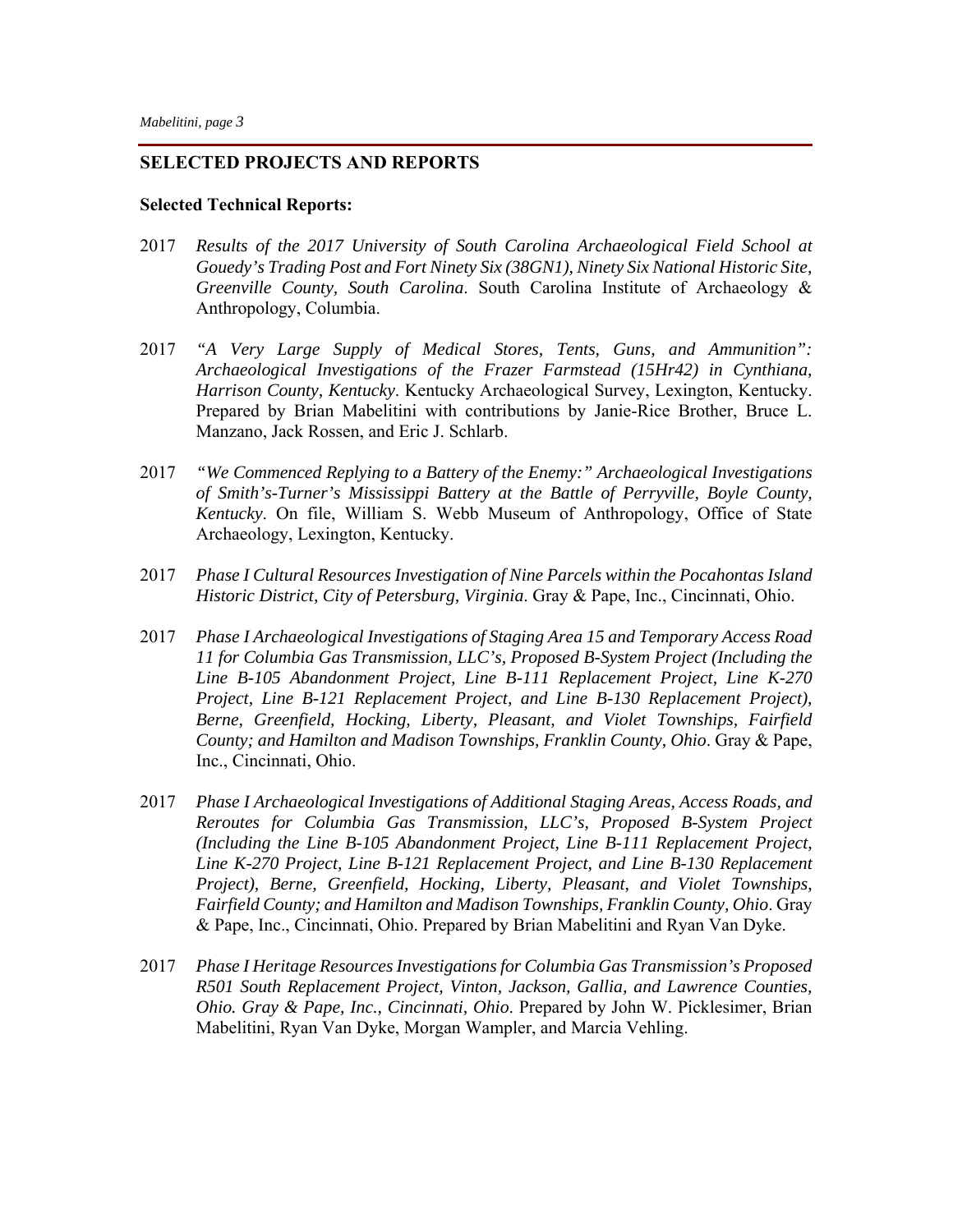- 2017 *Additional Phase I Archaeological Investigations of the Metropolitan Sewer District of Greater Cincinnati's Lick Run Project Corridor, Hamilton County, Ohio*. Gray & Pape, Inc., Cincinnati, Ohio. Prepared by Brian Mabelitini and Donald Handshoe.
- 2016 *Phase I Cultural Resources Investigation of the Proposed Hickman-Utica Well Connect Project, Ohio County, West Virginia*. Project No. 16-52010.001. Gray & Pape, Inc., Cincinnati, Ohio.
- 2016 *Addendum Phase I Archaeological Survey of Parcels within the Battle of the Clouds Revolutionary War Battlefield for the Pennsylvania Pipeline Project, Chester County, Pennsylvania*. Project No. 15-43101.003. Gray & Pape, Inc., Cincinnati, Ohio.
- 2016 *A Phase I Cultural Resources Survey of Approximately 16.6 Hectares (41 Acres) in Training Area 22B for the Proposed Equipment Concentration Site (ECS) Project, Fort A.P. Hill, Caroline County, Virginia.*
- 2016 *A Phase I Cultural Resources Survey of 5.03 Hectares (12.42 Acres) Within the Redden Wetlands Preserve Enhancement Program (WREP) Easement Area, Marshall County, Kentucky.* Project No. 16-69401. Gray & Pape, Inc., Cincinnati, Ohio.
- 2016 *Addendum to Phase I Archaeological Investigations for Columbia Gas Transmission, LLC's, Proposed Line R501 Seamless Project in Fayette, Perry, Lawrence, and Aid Townships, Lawrence County; Greenfield Township, Gallia County; and Madison and Franklin Townships, Jackson County, Ohio.* Project No. 15-24605. Gray & Pape, Inc., Cincinnati, Ohio.
- 2016 *Addendum to Phase I Archaeological Investigations for Columbia Gas Transmission, LLC's, Proposed B-System Project (Including the Line B-105 Abandonment Project, Line B-111* Replacement *Project, Line K-270 Project, Line B-121 Replacement Project, and Line B-130 Replacement Project), Berne, Greenfield, Hocking, Liberty, Pleasant, and Violet Townships, Fairfield County; and Hamilton and Madison Townships, Franklin County, Ohio.* Project Nos. 15-24602, 15-24603, 15-24606, 16- 24601. Gray & Pape, Inc., Cincinnati, Ohio.
- 2016 *Addendum Archaeological Assessment for the Proposed 152-Foot Tall (Overall Height Including Appurtenances) Monopole Telecommunications Structure AT&T Site RI731 Off Corner Rock Road, Midlothian, Chesterfield County, Virginia*. Project No. 16- 74201. Gray & Pape, Inc., Cincinnati, Ohio.
- 2016 *Phase I Archaeological Survey for Williams Field Services Company, LLC's, Proposed Harding Pipeline Project, Susquehanna County, Pennsylvania*. Project No. 16-52002. Gray & Pape, Inc., Cincinnati, Ohio.
- 2016 *Phase I Archaeological Investigations for Columbia Gas Transmission, LLC's Proposed B Systems Project (Including Line B105 Abandonment project, Line B111 Replacement Project, Line K270 Jumper Project, Line B121 Project, and Line B130*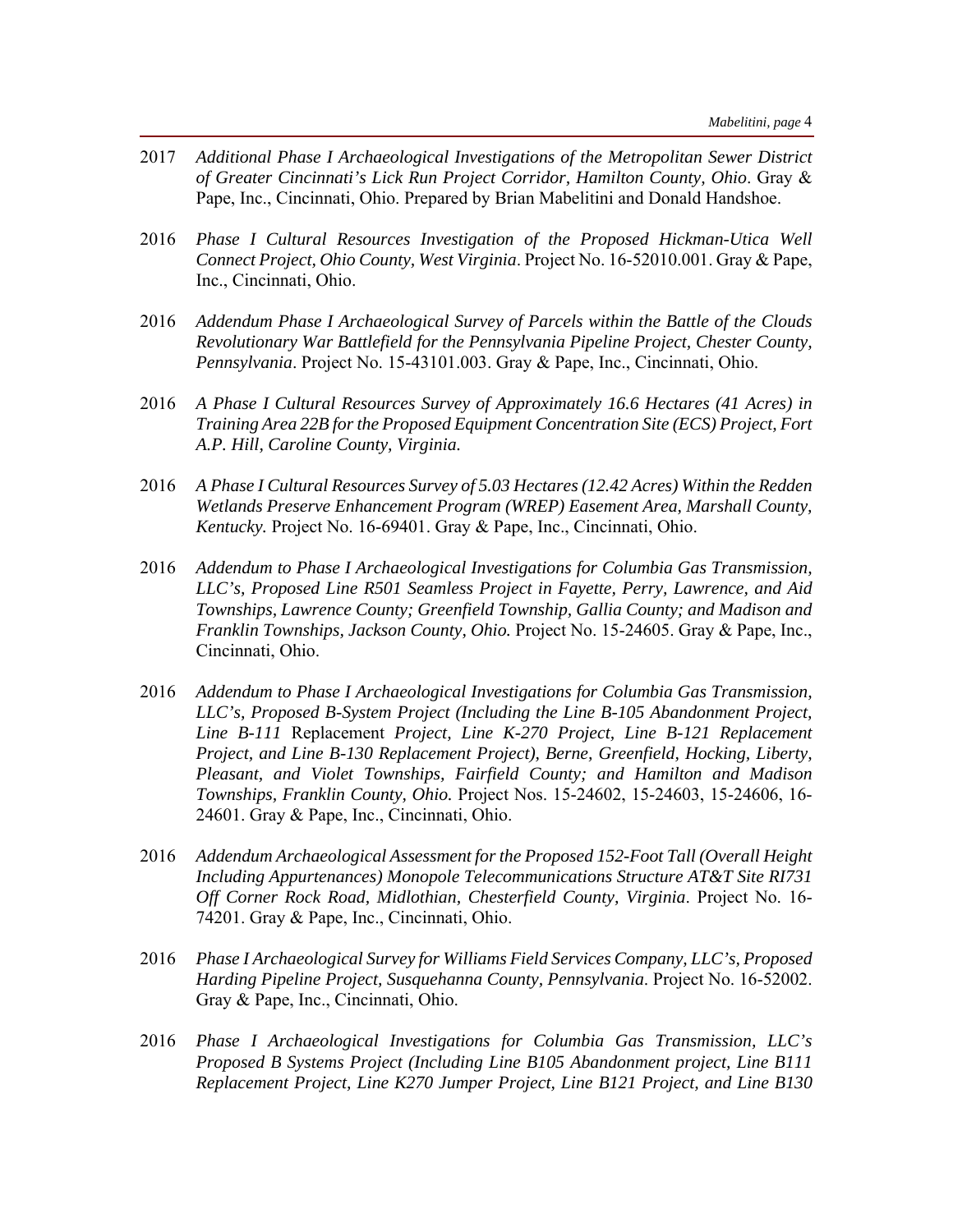*Project) in Berne, Greenfield, Hocking, Liberty, Pleasant, and Violet Townships, Fairfield County; and Hamilton and Madison Townships, Franklin County, Ohio.*  Project Nos. 15-24602, 15-24603, 15-24606, 16-24601. Gray & Pape, Inc., Cincinnati, Ohio. Prepared by Brian Mabelitini and Morgan Wampler.

- 2016 *Phase I Archaeological Investigations for Columbia Gas Transmission, LLC's Proposed Line R501 Replacement Project in Fayette, Perry, Lawrence, and Aid Townships, Gallia County; and Madison and Franklin Townships, Jackson County, Ohio.* Project No. 15-24605. Gray & Pape, Inc., Cincinnati, Ohio.
- 2016 *Cultural Resources Evaluation of the Craig Farmstead and Documentation of the Craig Cemetery in Boone County, Kentucky*. Prepared by Brian Mabelitini, Morgan Wampler, and Donald Handshoe.
- 2016 *Phase I Archaeological Investigation of the Proposed Columbia MarkWest Pipeline Relocation Project (Pennsylvania Section), Springhill Township, Greene County and West Finley Township, Washington County, Pennsylvania.* Project No. 16-24602. Gray & Pape, Inc., Cincinnati, Ohio.
- 2016 *Historical Archaeological Assessment of Demolished Buildings on the Massillon State Hospital Grounds, Stark County, Ohio.* Project No. 16-75201. Gray & Pape, Inc., Cincinnati, Ohio.
- 2015 *A Phase I Cultural Resources Survey of the 5.14-Hectare (12.7-Acre) Anderson Wetland Preserve Enhancement Program (WREP) Easement Area in Fulton County, Kentucky.* Project No. 15-69403. Gray & Pape, Inc., Cincinnati, Ohio.
- 2015 *A Phase I Cultural Resources Survey of the 13.58-Hectare (33.56-Acre) Hack and Haskins Wetland Preserve Enhancement Program (WREP) Easement Area in McCracken County, Kentucky.* Project No. 15-69404. Gray & Pape, Inc., Cincinnati, Ohio.
- 2015 *Phase II Archaeological Testing and National Register of Historic Places Evaluation of Sites 36WM1055 (Conemaugh), 36CB0212 (Jackson), 36BL0014 (Walters), 36BL0120 (Barger), 36HU0228 (Clugston), 36JU0123 (Wadel), 36LE0202 (Risser), 36LE0209 (Spangler), 36LA1575 (State Game #4), 36LA1577 (State Game #2), 36LA1576 (State Game #5), 36LA1574 (State Game #3), 36LA1412 (West Cocalico #4), 36BK0926 (Morgantown), 36CH0960 (South Branch), 36CH0959 (Frame), and 36CH0958 (Marsh Creek), Westmoreland, Cambria, Blair, Huntingdon, Juniata, Lebanon, Lancaster, berks, and Chester Counties, Pennsylvania.* Project No. 14- 24601. Gray & Pape, Inc., Cincinnati, Ohio. Prepared by Brian Mabelitini, Morgan Wampler, and Jennifer Burden.
- 2015 *Addendum Phase II Archaeological Testing and National Register of Historic Places Evaluation of Sites 36LE0551 (State Game #1) and 36PE0085 (Wolf Narrows),*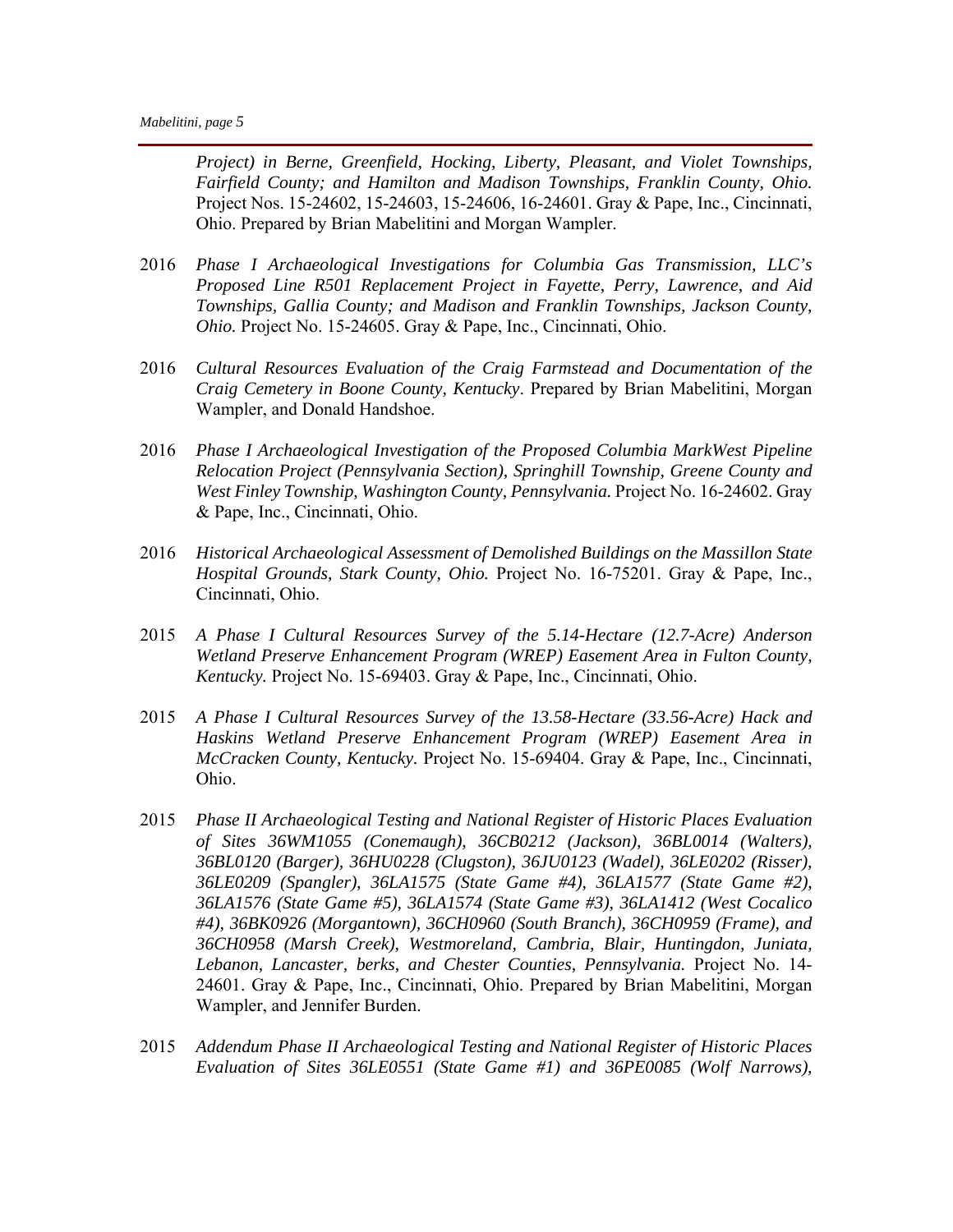*Lebanon, Lancaster, and Perry Counties, Pennsylvania.* Project No. 14-24601. Gray & Pape, Inc., Cincinnati, Ohio. Prepared by Brian Mabelitini and Morgan Wampler.

- 2015 *Cultural Resource Investigations at Fort Norfolk (Site 44NR1) in Norfolk, Virginia*. Project No. 15-69101. Gray & Pape, Inc., Cincinnati, Ohio. Prepared by Brian Mabelitini, Donald Handshoe, and Don Burden.
- 2015 *Phase II Archaeological Testing and National Register of Historic Places Evaluation of Sites 15Bk40, 15Bk41, 15Bk43, 15Rb34, 15Ni79, 15Mm231, and 15Mm229 in Bracken, Robertson, Nicholas, and Montgomery Counties, Kentucky*. Project No. 14- 24601. Gray & Pape, Inc., Cincinnati, Ohio. Prepared by Brian Mabelitini, Don Burden, and Terry Workman.
- 2015 *Phase I Archaeological Survey for Columbia Pipeline Group's Proposed E Systems Project (Including the E-Loop Replacement Project, EM2 Pigging Project, EM7 Pigging Project, and EKY Pigging Project) in Bath, Bracken, Menifee, Montgomery, Nicholas, and Robertson Counties, Kentucky*. Project No. 14-24601. Gray & Pape, Inc., Cincinnati, Ohio.
- 2015 *Addendum Phase I Cultural Resources Survey for Columbia Gas Transmission LLC's Proposed E Systems Project (Including the E-Loop Replacement Project, EM2 Pigging Project, EM7 Pigging Project, and EKY Pigging Project) in Bath, Bracken, Nicholas, Pendleton, and Robertson Counties, Kentucky*. Project No. 14-24601. Gray & Pape, Inc., Prepared by Brian Mabelitini, Marcia Vehling, and Christina E. Kelly.
- 2015 *Phase I Cultural Resources Survey for the Proposed Hayes-West Fremont 29.2-Mile (47.0-Kilometer) FirstEnergy Transmission Line Corridor in Erie and Sandusky Counties, Ohio*. Project No. 12-24603. Gray & Pape. Inc., Cincinnati, Ohio. Prepared by Brian Mabelitini, Christina E. Kelly, and Doug Owen.
- 2015 *"A Very Large Supply of Medical Stores, Tents, Guns, and Ammunition:" Archaeological Investigations of the Frazer Farmstead (15Hr42) in Harrison County, Kentucky.* Research Report No. 1. Kentucky Archaeological Survey, Lexington. Prepared by Brian Mabelitini, with contributions by Bruce L. Manzano, Jack Rossen, and Eric J. Schlarb.
- 2015 *Level III Intensive Cultural Resources Survey for Dakota Access Pipeline Project for Campbell, McPherson, Edmunds, Faulk, Spink, Beadle, Kingsbury, Miner, Lake, McCook, Minnehaha, Turner, and Lincoln Counties, South Dakota.* Project No. 14- 68302. Gray & Pape, Inc., Prepared by Patrick Trader, Christina E. Kelly, Beth McCord, Don Burden, Doug Owen, and Brian Mabelitini.
- 2014 *A Phase I Archaeological Assessment of the Kentucky Portion of the Bluegrass Pipeline Project – Northeast Corridor in Bracken, Pendleton, Harrison, Grant, Scott, Owen, Franklin, Woodford, Anderson, Nelson, Larue, Hardin, and Breckinridge*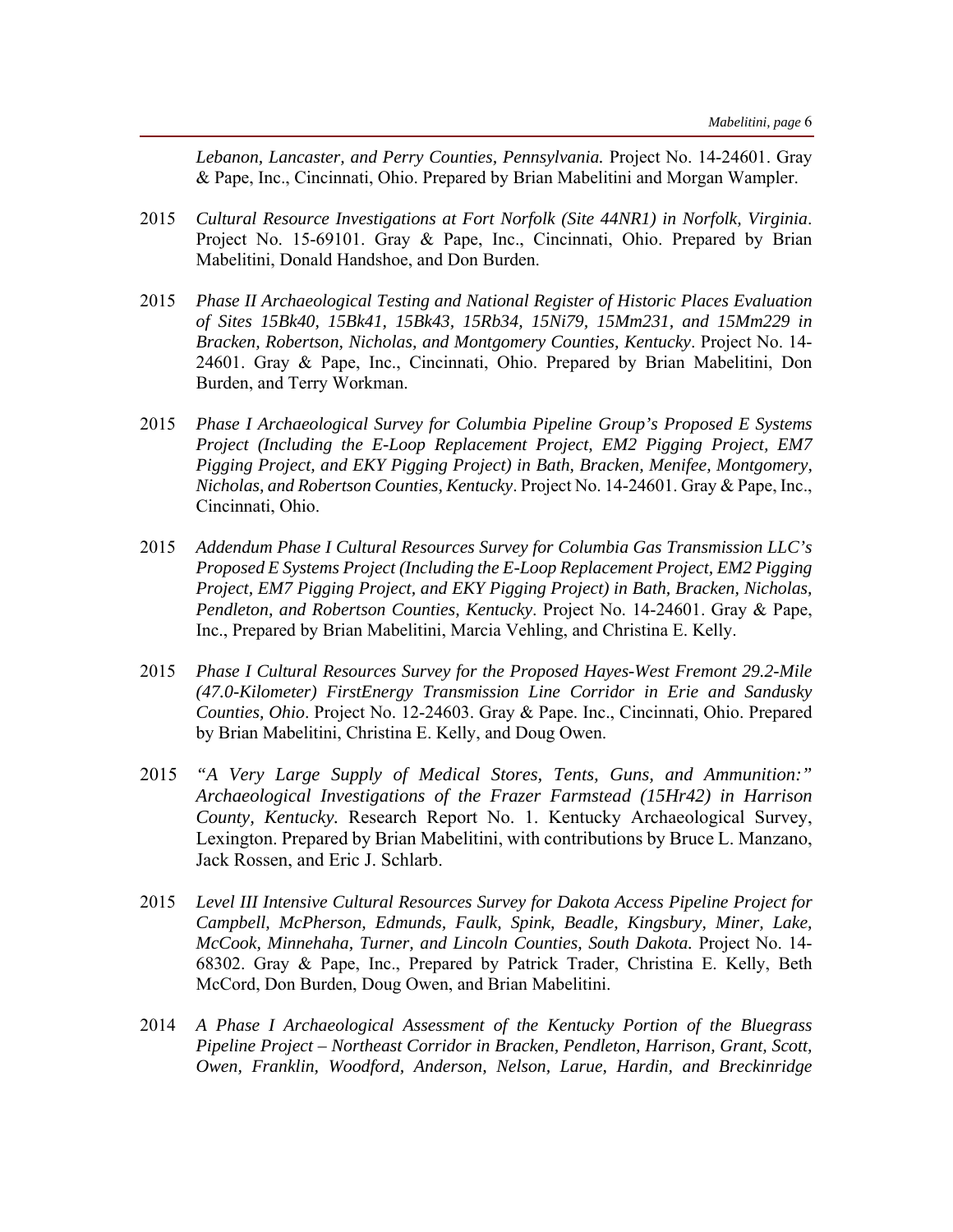*Counties, Kentucky*. Project No. 12-23304. Gray & Pape, Inc., Cincinnati, Ohio. Prepared by Brian Mabelitini, Karen Leone, Morgan Wampler, Kristina Garenani, Terry Workman, Anne Moore, Marcia Vehling, Ben Lipke, Christina Hahn, Keith Mueller, and Julisa Melendez.

- 2014 *A Phase I Archaeological Assessment of the Metropolitan Sewer District of Greater Cincinnati's Lick Run Project Corridor in Hamilton County, Ohio*. Project No. 13- 62901-003. Gray & Pape, Inc., Prepared by Brian Mabelitini, Donald Handshoe, and Doug Owen.
- 2013 *A Phase I Archaeological Assessment of the Proposed 2.64-Megawatt Ravenna Project No. 13214 at the Kentucky River Lock and Dam 12 in Estill County, Kentucky*. Gray & Pape, Inc., Cincinnati, Ohio.
- 2013 *A Phase I Archaeological Assessment of the Proposed 2.64-Megawatt Heidelberg Project No. 13213 at the Kentucky River Lock and Dam 14 in Lee County, Kentucky*. Gray & Pape, Inc., Cincinnati, Ohio.
- 2013 *Harris Cabin Archaeological Monitoring in Aurora, Indiana*. Project No. 13-65901. Gray & Pape, Inc., Cincinnati, Ohio.
- 2013 *Artifact Analysis of Materials Recovered from the Builder's Trench (Feature 8) Excavations at the Reverend John Rankin House National Historic Landmark Summer Kitchen, Ripley, Ohio.* Project No. 13-39601. Gray & Pape, Inc., Cincinnati, Ohio.
- 2013 *Phase II Archaeological Investigations at Camp Dick Robinson (15Gd87); Garrard County, Kentucky.* Report No. --. Kentucky Archaeological Survey, Lexington. Prepared by M. Jay Stottman and C. Brian Mabelitini with a contribution by Jack Rossen.
- 2012 *Preliminary Desktop Study and Phase I Cultural Resources Survey Plan for the Proposed 27.4-Mile (44.1 Kilometer) First Energy Transmission Line Corridor in Erie and Sandusky Counties, Ohio*. Project No. 12-24603. Gray & Pape, Inc., Cincinnati, Ohio. Prepared by Brian Mabelitini, Bryan Cross, and Jennifer Mastri Burden.
- 2012 *Management Summary for Phase III Investigations in Tract 1 Within the Dayton Power and Light Company's J.M. Stuart Generating Station, Sprigg Township, Adams County, Ohio.* Project No. 11-1801. Gray & Pape, Inc., Cincinnati, Ohio.
- 2012 *Archaeological Monitoring of the Irvington Streetscape Project, Warren Township, Marion County, Indiana*. Project No. 12-64701. Gray & Pape, Inc., Cincinnati, Ohio. Prepared by Brian Mabelitini and Doug Owen.
- 2012 *Archaeological Investigations of the Former Episcopal Society of Christ Church Burial Grounds in Washington Park, City of Cincinnati, Hamilton County, Ohio.*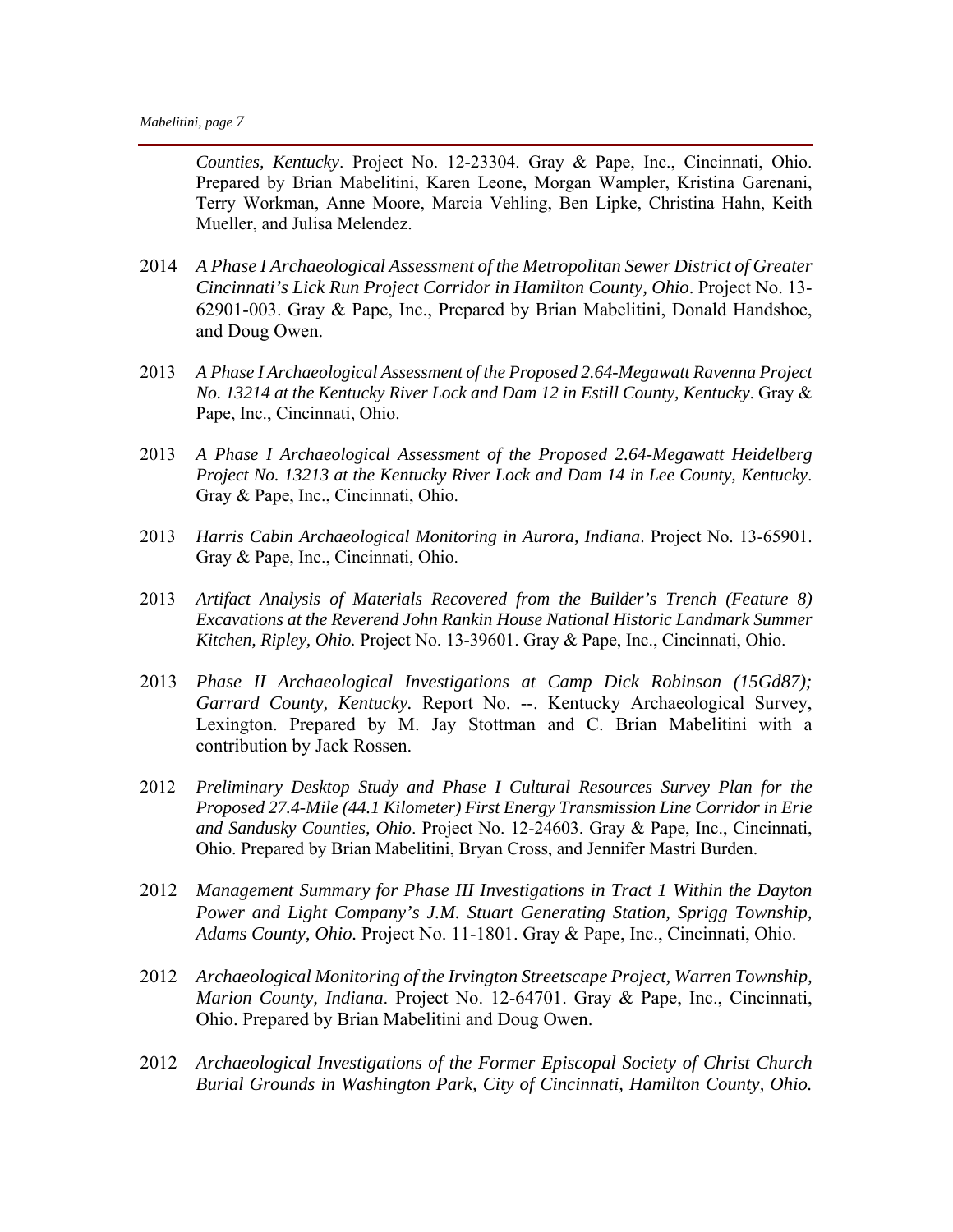Project No. 10-61401. Gray & Pape, Inc., Cincinnati, Ohio. Prepared by Brian Mabelitini, Lena L. Sweeten McDonald, and Jennifer Mastri Burden.

- 2012 *Comprehensive Summary Report of Cultural Resource Investigations Conducted at the Portsmouth Gaseous Diffusion Plant (PORTS Facility), Scioto and Seal Townships*, *Pike County, Ohio.* Project No. 12-63201.002. Gray & Pape, Inc., Cincinnati, Ohio. Prepared by Cinder Miller, Matthew P. Purtill, and Brian Mabelitini.
- 2012 *Phase I Archaeological Investigations for the Proposed Quebec Heights Sewer Separation Project, City of Cincinnati, Hamilton County, Ohio.* Project No. 12- 65101. Gray & Pape, Inc., Cincinnati, Ohio.
- 2012 *Phase I Cultural Resources Investigations of Millennium Pipeline Company's Proposed Compressor Station, Delaware County, New York.* Project No. 12-23301. Gray & Pape, Inc., Cincinnati, Ohio.
- 2012 *Phase I Cultural Resources Investigations of 118 Acres for the Landfill Site in Butler Township, Richland County, Ohio.* Project No. 12-51722. Gray & Pape, Inc., Cincinnati, Ohio. Prepared by Brian Mabelitini and Jennifer Mastri Burden.
- 2011 *Phase II Archaeological Investigations at the Proposed Ferry Pier, Fort Pickens, Santa Rosa Island, FL*. Report of Investigations Number 177. University of West Florida Archaeology Institute, Pensacola. Prepared by Gregory D. Cook, Elizabeth D. Benchley, C. Brian Mabelitini, Sarah Mitchell, Colin Bean, Matt Gifford, and Erica Smith.
- 2010 *Reconnaissance Survey near the East Mill Creek Site (8OK63)*. Report of Investigations Number 171. University of West Florida Archaeology Institute, Pensacola. Prepared by Neill J. Wallis and C. Brian Mabelitini.
- 2009 *Archaeological Investigations of the Early and Late Fort Ancient Howard Site (15MA427), Madison County, Kentucky.* Report No. 151. Kentucky Archaeological Survey, Lexington. Prepared by David Pollack and Eric J. Schlarb with contributions by C. Brian Mabelitini, Emanuel Breitburg, Rick Burdin, Jack Rossen, and Wesley D. Stoner.
- 2008 *Phase II/III Data Recovery of 15Fa290 Along KY 922(Newtown Pike) in Fayette County, Kentucky (State Item Number 7-261.00) (UK-PAR Project No. 08-13).*  Technical Report No. 612. University of Kentucky – Program for Archaeological Research, Lexington. Prepared by Michael L. Loughlin, Christina Pappas, Steven R. Ahler, and Greg J. Maggard with contributions by C. Brian Mabelitini, Bruce L. Manzano, Nancy O'Malley, and Melissa Ramsey.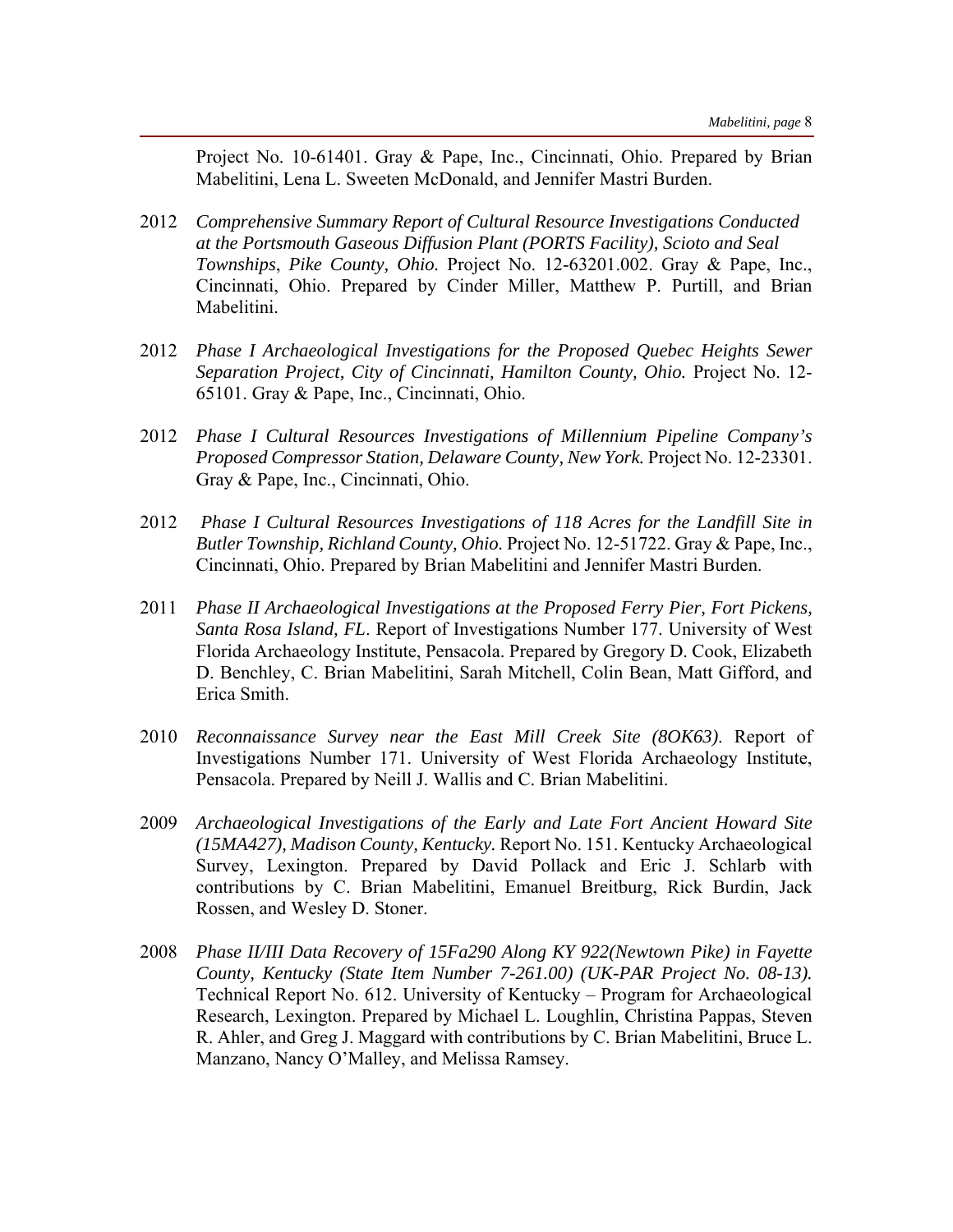- 2008 *An Archaeological Assessment of the 36.4 HA Palisades State Park, Garrard County, Kentucky.* Report No. 146. Kentucky Archaeological Survey, Lexington. Prepared by Melissa A. Ramsey and C. Brian Mabelitini.
- 2008 *Report of the Archaeological Investigations at the Camp Nelson Military Prison (15Js78), Jessamine County, Kentucky.* Report No. 159. Kentucky Archaeological Survey, Lexington. Prepared by C. Brian Mabelitini and W. Stephen McBride with contributions by Jack Rossen, and Emanuel Breitburg.
- 2008 *Archaeological Investigations at the Terrill Cemetery (15Ma424), Richmond, Madison County, Kentucky*. Report No. 149. Kentucky Archaeological Survey, Lexington. Prepared by Amy C. Favret, C. Brian Mabelitini, Christina A. Pappas, and Eric J. Schlarb.
- 2007 *The Assessment and Excavation of Disturbed Burials near Pitman Creek, Pulaski County, Kentucky.* Letter Report. Kentucky Archaeological Survey, Lexington. Prepared by Marcie L. Venter, Amy C. Favret, and C. Brian Mabelitini.
- 2007 *The Assessment and Excavation of a Disturbed Burial in Stamping Ground, Scott County, Kentucky.* Letter Report. Kentucky Archaeological Survey, Lexington. Prepared by Marcie L. Venter, Amy C. Favret, C. Brian Mabelitini, and Christina A. Pappas.
- 2007 *Historical Archaeological Survey: New River Gorge National River and Gauley River National Recreation Area.* Report No. 143. Kentucky Archaeological Survey, Lexington. Prepared by Lori C. Stahlgren, Meagan Jones, S. Rick Burdin, and C. Brian Mabelitini.
- 2007 *A Phase I Archaeological Assessment of Recent Additions to the Wendell H. Ford Regional Training Center (WHFRTC), Muhlenberg County, Kentucky.* Report No. 142. Kentucky Archaeological Survey, Lexington. Prepared by C. Brian Mabelitini, and Carrell T. Rush.
- 2007 *Documentation of Two Cemeteries on the Wendell H. Ford Regional Training Center (WHFRTC), Muhlenberg County, Kentucky.* Report No. 140. Kentucky Archaeological Survey, Lexington.
- 2007 *An Archaeological Survey of Previously Unsurveyed Parcels along the US Highway 150 Realignment in Lincoln County, Kentucky.* Technical Report No. 596. University of Kentucky-Program for Archaeological Research, Lexington. Prepared by Marcie L. Venter, C. Brian Mabelitini, and Eric J. Schlarb.
- 2007 *Phase I Archaeological Survey for the Widening/Relocation of KY 922 (Newtown*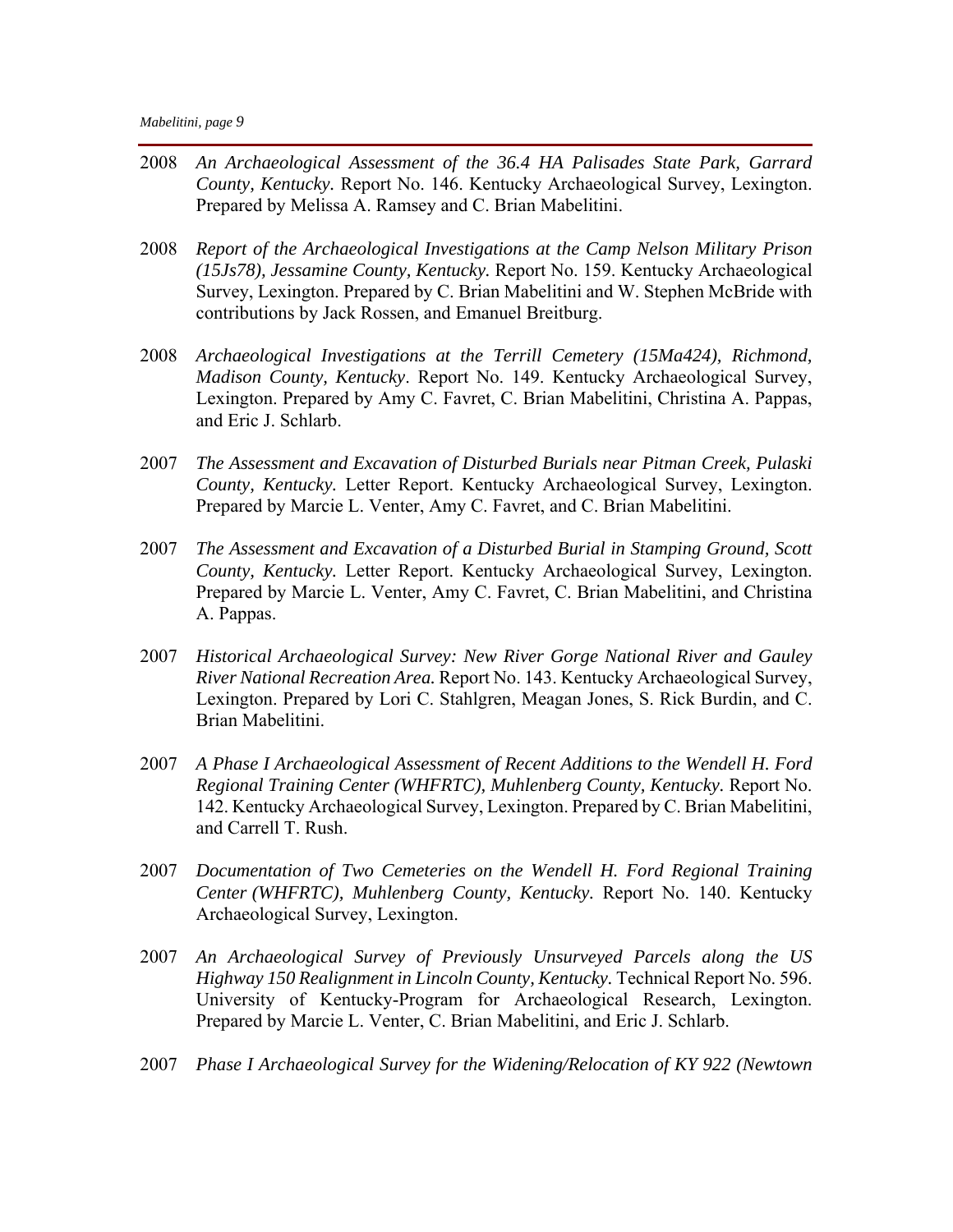*Pike) in Fayette County, Kentucky (State Item Number 7261.00) (UK-PAR Project No. 06-16).* Technical Report No. 574. University of Kentucky-Program for Archaeological Research, Lexington. Prepared by R. Matt Byron, Gabrielle L. Paschall, C. Brian Mabelitini, and Steven R. Ahler.

- 2007 *A Phase I Archaeological Assessment of the 54 HA Short's Goldenrod State Nature Preserve, Fleming County, Kentucky.* Report No. 121. Kentucky Archaeological Survey, Lexington.
- 2006 *A Phase I Archaeological Assessment of the 5.37 HA Brown Estate Addition, John James Audubon State Park Nature Preserve (SPNP), Henderson County, Kentucky.* Report No. 137. Kentucky Archaeological Survey, Lexington.
- 2006 *A Phase I Archaeological Assessment of the 8.78 HA Proposed Armed Forces Readiness Center (AFRC), Laurel County, Kentucky.* Report No. 134. Kentucky Archaeological Survey, Lexington.
- 2006 *A Phase I Archaeological Survey of Coolavin Park, Lexington, Fayette County, Kentucky (UK-PAR Project #06-07).* Technical Report No. 565. University of Kentucky-Program for Archaeological Research, Lexington. Prepared by Edward R. Henry and C. Brian Mabelitini.
- 2006 *National Register of Historic Places Eligibility Assessment of Woodlawn (15Ma418) in Madison County, Kentucky (UK-PAR Project No. 06-14).* Prepared by S. Rick Burdin with contributions by C. Brian Mabelitini, Philip B. Mink, and Naoko Yokoyama-Crothers.

#### **PAPERS PRESENTED AT PROFESSIONAL CONFERENCES**

- 2018 *Application of LiDAR Imagery at the Beech Grove Confederate Camp, Battle of Mill Springs, Kentucky*. Paper presented at the 51<sup>st</sup> Annual Society for Historical and Underwater Archaeology Conference, New Orleans, Louisiana.
- 2017 *Turner's Mississippi Battery at the Battle of Perryville*. Paper presented at the 34<sup>th</sup> Annual Kentucky Heritage Council Archaeological Conference, Louisville, Kentucky. With Scott Clark.
- 2016 *"We Commenced Replying to a Battery of the Enemy": Locating Turner's (C.S.A.) Artillery at the Battle of Perryville, Kentucky, 8 October 1862*. Paper presented at the 50<sup>th</sup> Annual Society for Historical and Underwater Archaeology Conference, Fort Worth, Texas. With Scott Clark.
- 2015 *Archaeological Investigations of Camp Frazer, Cynthiana, Harrison County, Kentucky*. Paper presented at the 48<sup>th</sup> Annual Society for Historical and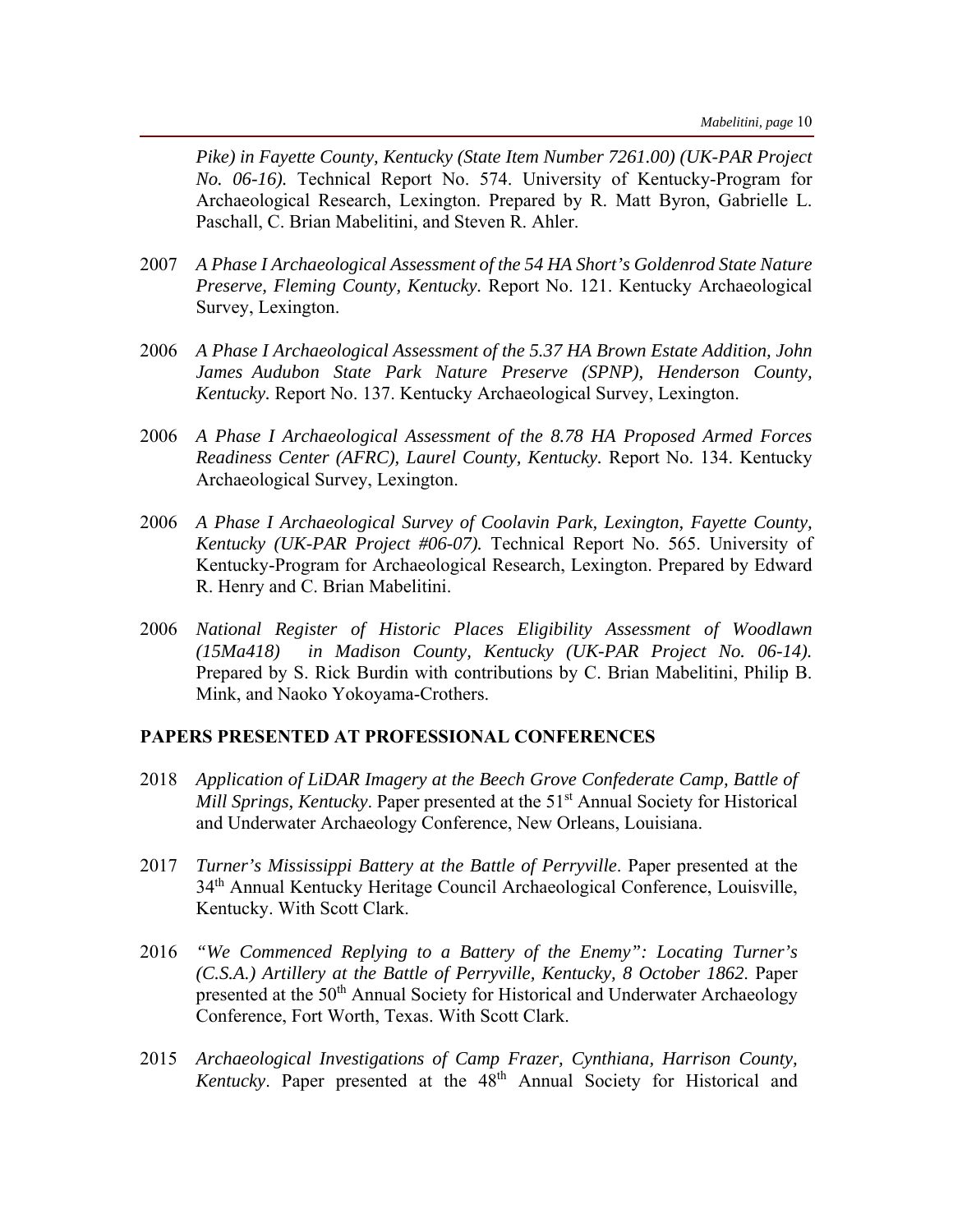Underwater Archaeology Conference, Seattle, Washington.

- 2014 *Confederate River Defenses During the American Civil War: A Case Study from the Hammock Landing Battery*. Paper presented at the Eighth Biennial Meeting of Conflict International Battlefield Conference, Columbia, South Carolina.
- 2014 *Union Occupation of the Frazer Farmstead (15Hr42) during the American Civil War*. Paper presented at the 47<sup>th</sup> Annual Society for Historical and Underwater Archaeology Conference, Quebec City, Canada.
- 2012 *Confederate River Defenses during the American Civil War: A Case Study from the Hammock Landing Battery on the Apalachicola River, Florida.* Paper presented at the 45<sup>th</sup> Annual Society for Historical and Underwater Archaeology Conference, Baltimore, Maryland.
- 2012 *Vestiges of Conflict in a 19th century Mill Community: The Arcadia Mill Village during the American Civil War.* Paper presented at the 45<sup>th</sup> Annual Society for Historical and Underwater Archaeology Conference, Baltimore, Maryland. Symposium: Conflict and Community. With John C. Phillips.
- 2010 *The Archaeology of the Hammock Landing Battery and the Confederate Fortification of the Apalachicola River, Florida.* Paper presented at the 67<sup>th</sup> Annual Southeastern Archaeological Conference, Lexington, Kentucky.
- 2010 *Neal's Bluff Battery and the Confederate Defenses on the Apalachicola River, Florida*. Paper presented at the 43rd Annual Society for Historical and Underwater Archaeology Conference, Amelia Island, Florida. Symposium: Under Siege: Gulf Coast Commerce, Industry, and Conflict During the Civil War.
- 2010 *"A very large supply of commissary and medical stores, tents, guns, and ammunition": Archaeological Investigations at Camp Frazer, Kentucky. Paper* presented at the 27<sup>th</sup> Annual Kentucky Heritage Council Archaeological Conference, Cumberland Falls State Park, Kentucky. With Bruce L. Manzano.
- 2009 "*A very large supply of commissary and medical stores, tents, guns, and ammunition": Archaeological Investigations at Camp Frazer, Kentucky*. Paper presented at the 66<sup>th</sup> Annual Southeastern Archaeological Conference, Mobile, Alabama. With Bruce L. Manzano*.*
- 2008 *Consumption Patterns on an Antebellum Kentucky Farmstead (15Hr42), Harrison County, Kentucky.* Paper presented at the 41<sup>st</sup> Annual Society for Historical and Underwater Archaeology Conference, Albuquerque, New Mexico. Session: Studies in Material Culture.